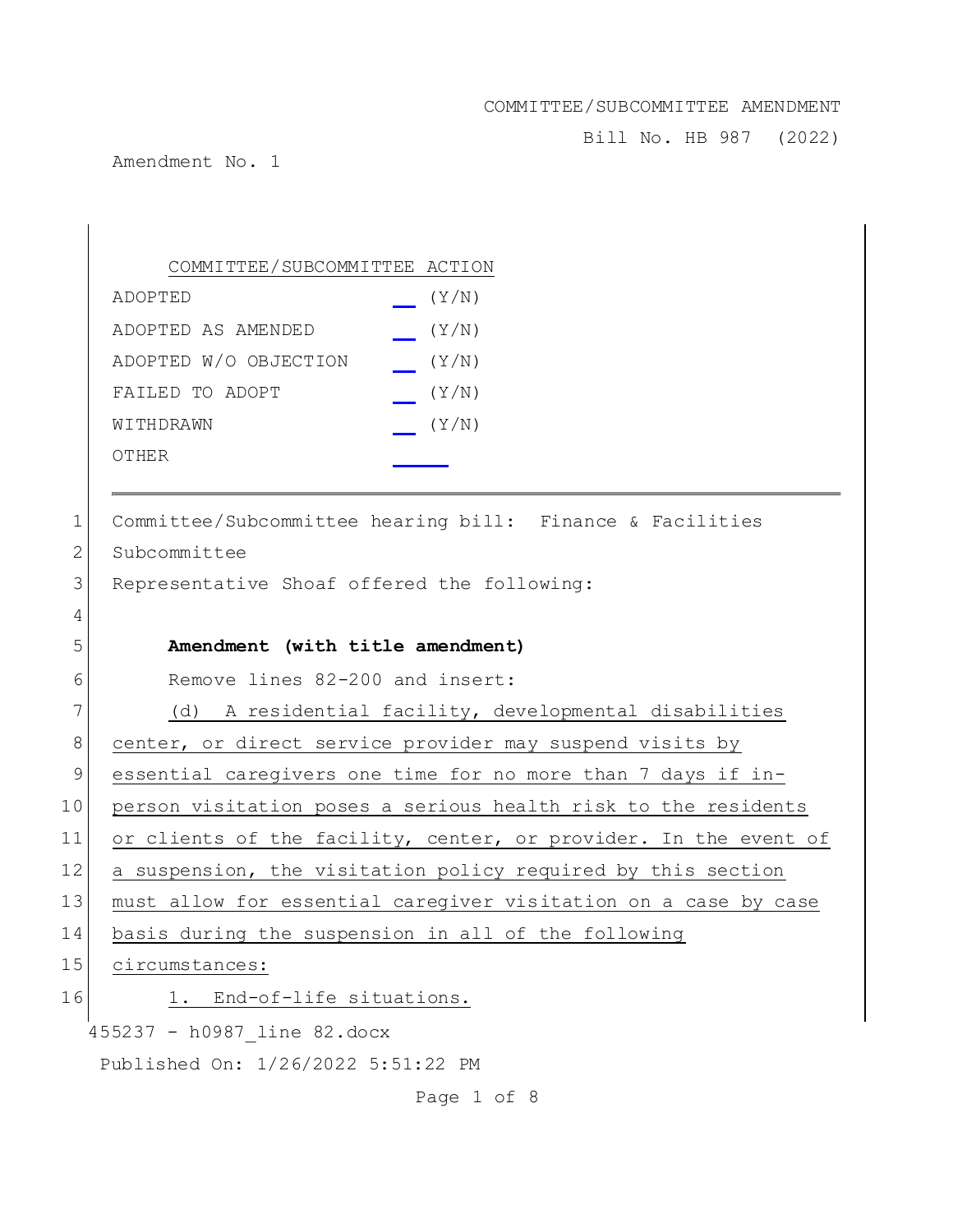Bill No. HB 987 (2022)

Amendment No. 1

| 17 | 2. A client who was living with his or her family before         |
|----|------------------------------------------------------------------|
| 18 | recently being admitted to the provider's facility is struggling |
| 19 | with the change in environment and lack of physical family       |
| 20 | support.                                                         |
| 21 | 3. A client is grieving the loss of a friend or family           |
| 22 | member who recently died.                                        |
| 23 | 4. A client needs cueing or encouragement to eat or drink        |
| 24 | which was previously provided by a family member or caregiver,   |
| 25 | and the client is experiencing weight loss or dehydration.       |
| 26 | 5. A client who used to talk and interact with others is         |
| 27 | experiencing emotional distress, is seldom speaking, or is       |
| 28 | crying more frequently than he or she did previously.            |
| 29 | 6. Any other circumstance the agency deems appropriate.          |
| 30 | (3) This section does not require an essential caregiver         |
| 31 | to provide necessary care to a resident or client of a           |
| 32 | residential facility, developmental disabilities center, or      |
| 33 | direct service provider and such facility, center, or provider   |
| 34 | may not require an essential caregiver to provide necessary care |
| 35 | to the resident or client.                                       |
| 36 | (4) The agency must dedicate a webpage on its website to         |
| 37 | explain visitation rights authorized under this section.         |
| 38 | (5) This section prevails over any conflicting or                |
| 39 | inconsistent provisions of law.                                  |
| 40 | The agency shall adopt rules to implement this<br>(6)            |
| 41 | section.                                                         |
|    | 455237 - h0987 line 82.docx                                      |
|    | Published On: 1/26/2022 5:51:22 PM                               |

Page 2 of 8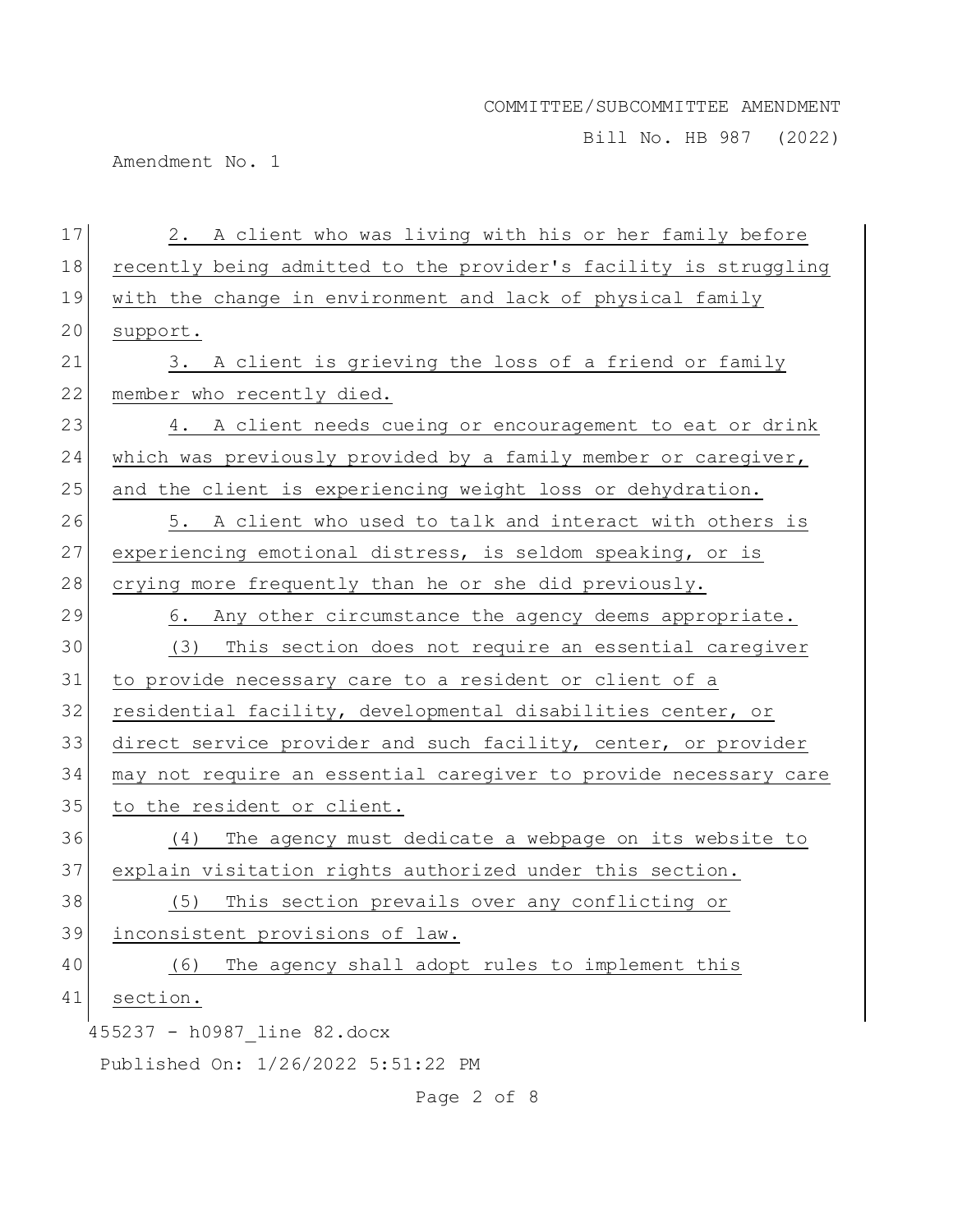Bill No. HB 987 (2022)

Amendment No. 1

| 42 | Section 2. Section 400.026, Florida Statutes, is created         |
|----|------------------------------------------------------------------|
| 43 | to read:                                                         |
| 44 | 400.026 Essential caregivers; in-person visitation.-             |
| 45 | (1) As used in this section, the term "essential                 |
| 46 | caregiver" means a family member, friend, guardian, or other     |
| 47 | individual designated by a resident for in-person visits.        |
| 48 | (2) (a) A resident of a nursing home facility, or his or         |
| 49 | her guardian or legal representative, has the right to designate |
| 50 | an essential caregiver. A facility may not prohibit in-person    |
| 51 | visitation by a resident's designated essential caregiver.       |
| 52 | (b) Notwithstanding paragraph (a), the agency shall, by          |
| 53 | rule, develop guidelines to assist nursing home facilities in    |
| 54 | establishing essential caregiver visitation policies and         |
| 55 | procedures. The guidelines must require the facilities to do all |
| 56 | of the following:                                                |
| 57 | 1. Allow a resident, or his or her guardian or legal             |
| 58 | representative, to designate an essential caregiver for in-      |
| 59 | person visitation in the same manner that a resident would       |
| 60 | designate a power of attorney.                                   |
| 61 | 2. Establish a visitation schedule allowing the essential        |
| 62 | caregiver to visit the resident for at least 2 hours each day.   |
| 63 | 3. Establish procedures to enable physical contact between       |
| 64 | the resident and essential caregiver.                            |
|    |                                                                  |

455237 - h0987\_line 82.docx Published On: 1/26/2022 5:51:22 PM

Page 3 of 8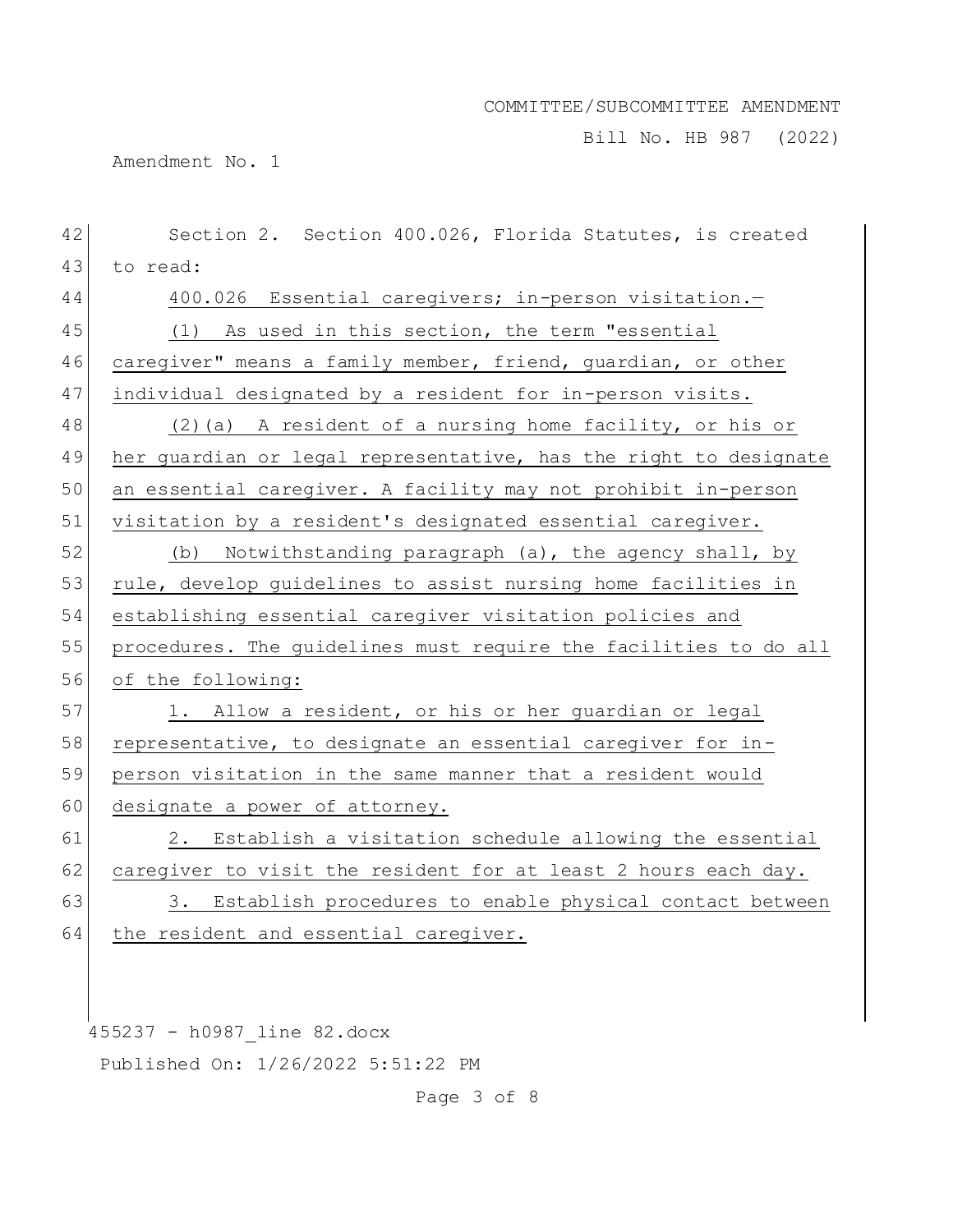Bill No. HB 987 (2022)

Amendment No. 1

| 65 | 4. Obtain the signature of the essential caregiver               |
|----|------------------------------------------------------------------|
| 66 | certifying that the caregiver agrees to follow the facility's    |
| 67 | safety protocols and any other rules adopted under this section. |
| 68 | 5. Establish a visitor's log.                                    |
| 69 | (c) A nursing home facility may revoke an individual's           |
| 70 | designation as an essential caregiver if the caregiver violates  |
| 71 | the facility's safety protocols or rules adopted under this      |
| 72 | section. The safety protocols adopted by a nursing home facility |
| 73 | for an essential caregiver may not be more stringent than safety |
| 74 | protocols established for the facility's staff.                  |
| 75 | (d) A nursing home facility may suspend visits by                |
| 76 | essential caregivers one time for no more than 7 days if in-     |
| 77 | person visitation poses a serious health risk to the residents   |
| 78 | of the facility. In the event of a suspension, the visitation    |
| 79 | policy required by this section must allow for essential         |
| 80 | caregiver visitation on a case by case basis during the          |
| 81 | suspension in all of the following circumstances:                |
| 82 | 1. End-of-life situations.                                       |
| 83 | 2. A client who was living with his or her family before         |
| 84 | recently being admitted to the provider's facility is struggling |
| 85 | with the change in environment and lack of physical family       |
| 86 | support.                                                         |
| 87 | 3. A client is grieving the loss of a friend or family           |
| 88 | member who recently died.                                        |
|    |                                                                  |
|    | 455237 - h0987 line 82.docx                                      |
|    | Published On: 1/26/2022 5:51:22 PM                               |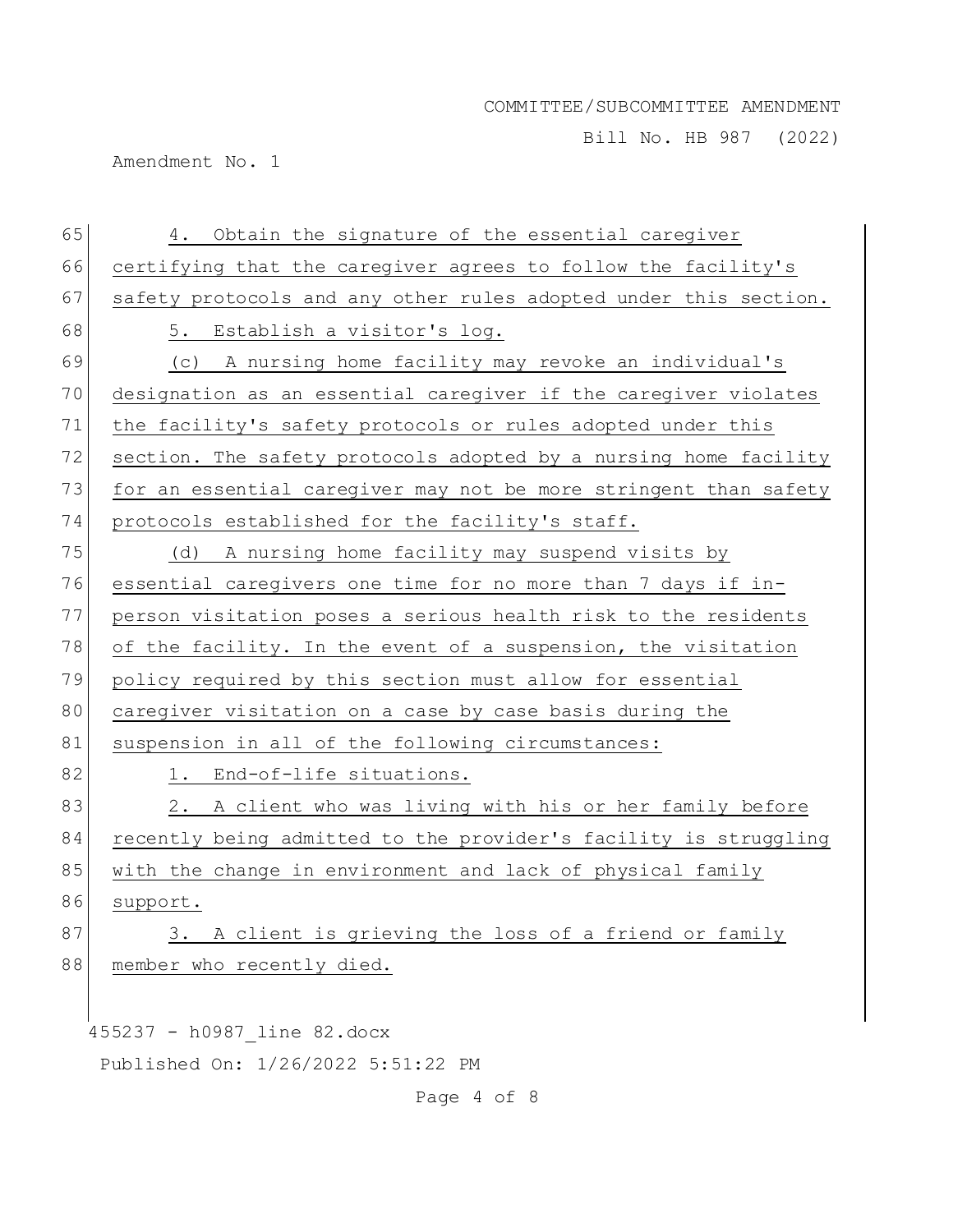Bill No. HB 987 (2022)

Amendment No. 1

| 89  | 4. A client needs cueing or encouragement to eat or drink      |
|-----|----------------------------------------------------------------|
| 90  | which was previously provided by a family member or caregiver, |
| 91  | and the client is experiencing weight loss or dehydration.     |
| 92  | 5. A client who used to talk and interact with others is       |
| 93  | experiencing emotional distress, is seldom speaking, or is     |
| 94  | crying more frequently than he or she did previously.          |
| 95  | 6. Any other circumstance the agency deems appropriate.        |
| 96  | (3) This section does not require an essential caregiver       |
| 97  | to provide necessary care to a resident and a nursing home     |
| 98  | facility may not require an essential caregiver to provide     |
| 99  | necessary care to the resident.                                |
| 100 | (4)<br>The agency must dedicate a webpage on its website to    |
| 101 | explain visitation rights authorized under this section.       |
| 102 | This section prevails over any conflicting or<br>(5)           |
| 103 | inconsistent provisions of law.                                |
| 104 | (6)<br>The agency shall adopt rules to implement this          |
| 105 | section.                                                       |
| 106 | Section 3. Section 429.276, Florida Statutes, is created       |
| 107 | to read:                                                       |
| 108 | 429.276 Essential caregivers; in-person visitation.-           |
| 109 | (1) As used in this section, the term "essential               |
| 110 | caregiver" means a family member, friend, guardian, or other   |
| 111 | individual designated by a resident for in-person visits.      |
| 112 | (2)(a) A resident of an assisted living facility, or his       |
| 113 | or her guardian or legal representative, has the right to      |
|     | 455237 - h0987 line 82.docx                                    |
|     | Published On: 1/26/2022 5:51:22 PM                             |

Page 5 of 8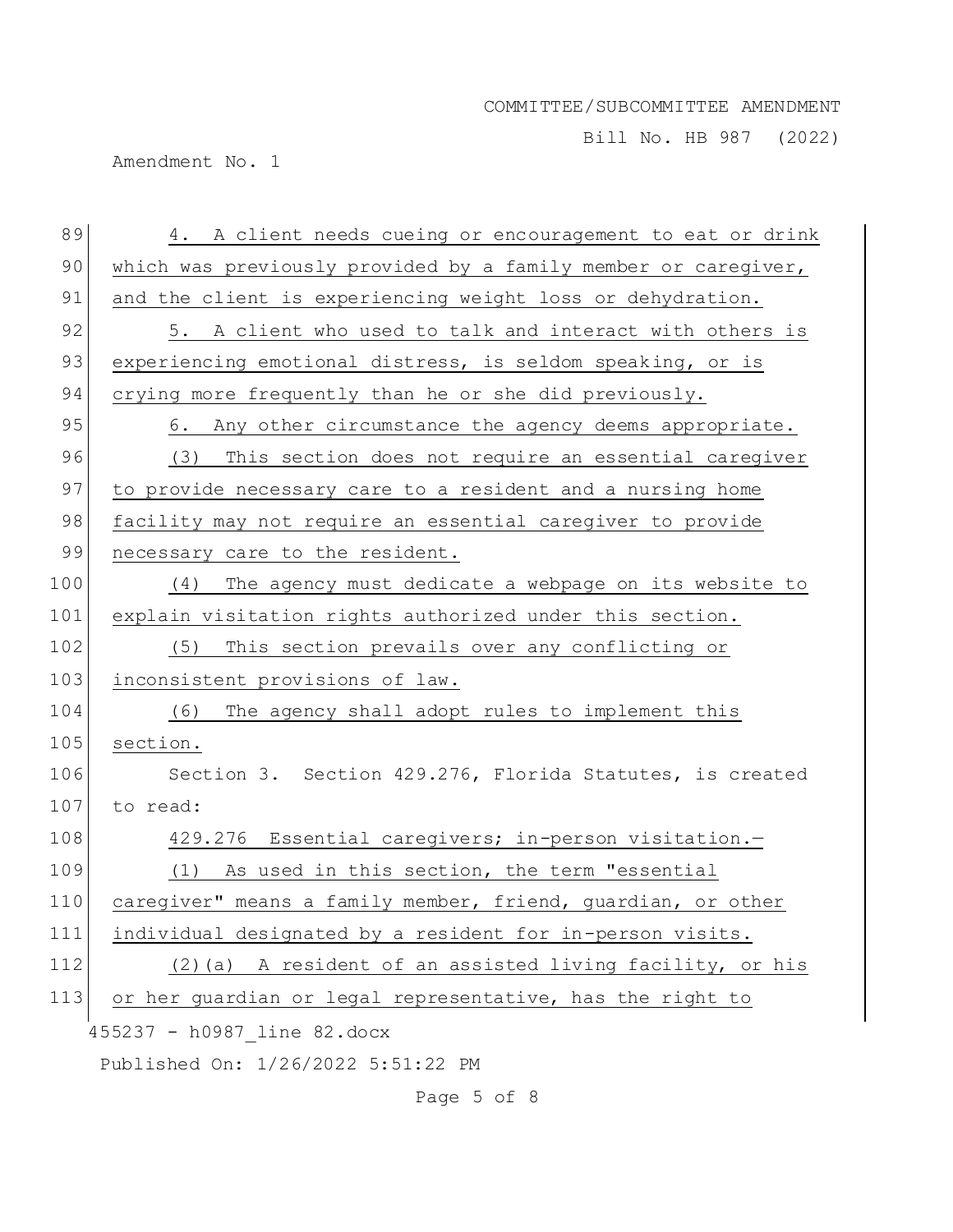Bill No. HB 987 (2022)

Amendment No. 1

| 114 | designate an essential caregiver. A facility may not prohibit    |
|-----|------------------------------------------------------------------|
| 115 | in-person visitation by the resident's designated essential      |
| 116 | caregiver.                                                       |
| 117 | Notwithstanding paragraph (a), the agency shall, by<br>(b)       |
| 118 | rule, develop guidelines to assist assisted living facilities in |
| 119 | establishing essential caregiver visitation policies and         |
| 120 | procedures. The guidelines must require the facilities to do all |
| 121 | of the following:                                                |
| 122 | 1. Allow a resident, or his or her guardian or legal             |
| 123 | representative, to designate an essential caregiver for in-      |
| 124 | person visitation in the same manner that a resident would       |
| 125 | designate a power of attorney.                                   |
| 126 | 2. Establish a visitation schedule allowing the essential        |
| 127 | caregiver to visit the resident for at least 2 hours each day.   |
| 128 | 3. Establish procedures to enable physical contact between       |
| 129 | the resident and essential caregiver.                            |
| 130 | 4. Obtain the signature of the essential caregiver               |
| 131 | certifying that the caregiver agrees to follow the facility's    |
| 132 | safety protocols and any other rules adopted under this section. |
| 133 | 5. Establish a visitor's log.                                    |
| 134 | (c) An assisted living facility may revoke an individual's       |
| 135 | designation as an essential caregiver if the caregiver violates  |
| 136 | the facility's safety protocols or rules adopted under this      |
| 137 | section. The safety protocols adopted by an assisted living      |
|     |                                                                  |
|     | 455237 - h0987 line 82.docx                                      |

Published On: 1/26/2022 5:51:22 PM

Page 6 of 8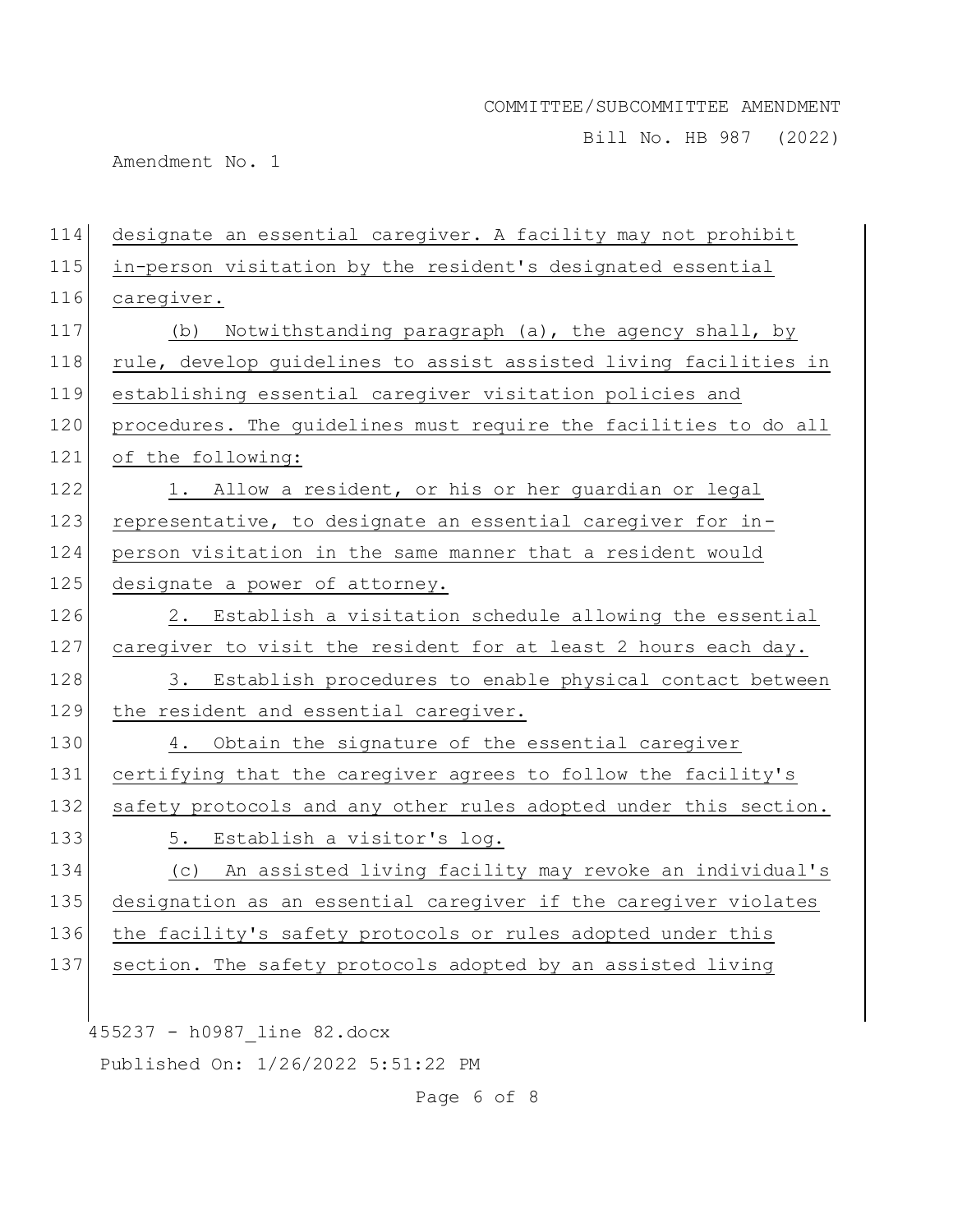Bill No. HB 987 (2022)

Amendment No. 1

| 138 | facility for an essential caregiver may not be more stringent    |
|-----|------------------------------------------------------------------|
| 139 | than safety protocols established for the facility's staff.      |
| 140 | (d) An assisted living facility may suspend visits by            |
| 141 | essential caregivers one time for no more than 7 days if in-     |
| 142 | person visitation poses a serious health risk to the residents   |
| 143 | of the facility. In the event of a suspension, the visitation    |
| 144 | policy required by this section must allow for essential         |
| 145 | caregiver visitation on a case by case basis during the          |
| 146 | suspension in all of the following circumstances:                |
| 147 | 1. End-of-life situations.                                       |
| 148 | 2. A client who was living with his or her family before         |
| 149 | recently being admitted to the provider's facility is struggling |
| 150 | with the change in environment and lack of physical family       |
| 151 | support.                                                         |
| 152 | 3. A client is grieving the loss of a friend or family           |
| 153 | member who recently died.                                        |
| 154 | 4. A client needs cueing or encouragement to eat or drink        |
| 155 | which was previously provided by a family member or caregiver,   |
| 156 | and the client is experiencing weight loss or dehydration.       |
| 157 | 5. A client who used to talk and interact with others is         |
| 158 | experiencing emotional distress, is seldom speaking, or is       |
| 159 | crying more frequently than he or she did previously.            |
| 160 | Any other circumstance the agency deems appropriate.<br>6.       |
| 161 | This section does not require an essential caregiver<br>(3)      |
| 162 | to provide necessary care to a resident and an assisted living   |
|     | 455237 - h0987 line 82.docx                                      |
|     | Published On: 1/26/2022 5:51:22 PM                               |

Page 7 of 8